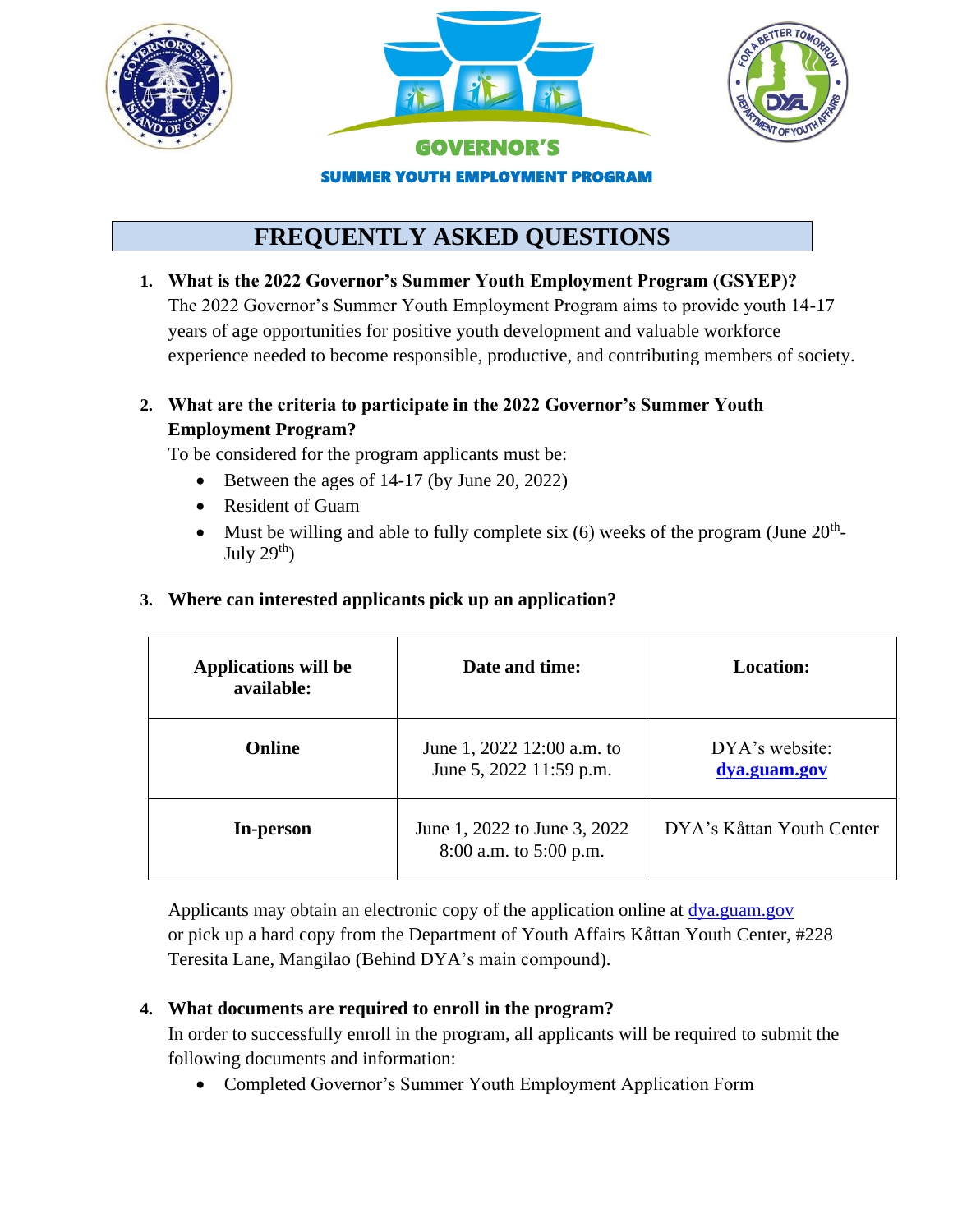





# SUMMER YOUTH EMPLOYMENT PROGRAM

- Copy of a photo ID (i.e., Guam ID, Driver's License, U.S. Passport, Military ID and/or Current School ID)
- Copy of Social Security Card

Failure to submit the above-mentioned documents and information along with a completed application may result in being ineligible to participate.

#### **5. When does the application process begin and end?**

Applications will be accepted June 6, 2022, 9:00 a.m.-3:00 p.m. at the Governor's Office Complex, Adelup (front lawn). If necessary, on June 7, 2022, 9:00 a.m.-3:00 p.m. at Kåttan Youth Center in Mangilao, in order to receive 650 completed and eligible applicants. **Incomplete applications will not be accepted.**

#### **6. How are the youth being selected?**

Applicants are required to meet the criteria of eligibility (refer to Question #2) and submit a completed application packet with required supporting documents. Priority consideration is based on at-risk factors check marked on page 4 of the application.

#### **7. Who is responsible for paying the youth?**

The Department of Youth Affairs.

**8. How many hours can the youth work and how much are they paid?**

Participants will be required to complete 30 hours per week and earn \$300 weekly for six (6) weeks; beginning June 20, 2022 and ending on July 29, 2022.

### **9. Who is responsible for placing the youth at worksites?**

The Department of Youth Affairs.

#### **10. How will my child find out if he/she has been selected?**

Applicants will be notified via phone call and/or email a week (seven days) before the start of the program. Information provided will include work placement, point of contact and other pertinent information.

#### **11. Can a youth participant change work assignments?**

Any changes to job site placement or work assignments will be addressed on a case-by-case basis.